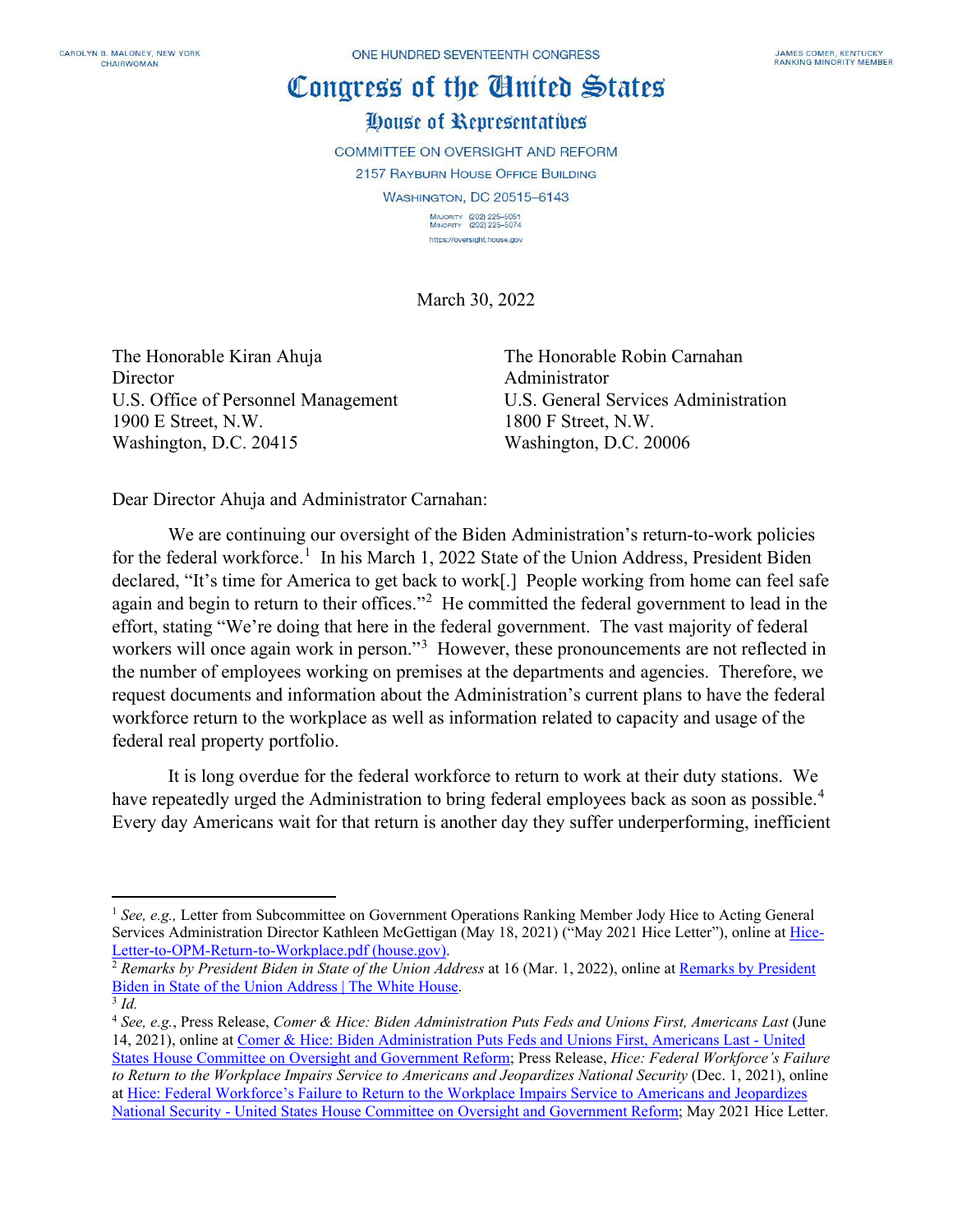Director Ahuja, Administrator Carnahan March 30, 2022 Page 2

services from federal workers not at their offices.<sup>[5](#page-1-0)</sup> It is also another day taxpayer funds are wasted on unoccupied federal office space. The high cost of excess federal real property holdings has been a long-standing problem.<sup>[6](#page-1-1)</sup> It can only have been exacerbated by the broad under-utilization of federal real property during the pandemic expansion of telework and remote work. It must be brought under control—not worsened by further delay in returning federal employees to in-person work.

According to OPM's website, however, the federal government is "[t]ransitioning to a hybrid work environment."<sup>[7](#page-1-2)</sup> This means "[f]ederal agencies are beginning the transition to a... workplace that incorporates a mix of employees who are working in the office and those who are working from other locations."[8](#page-1-3) OPM's 2021 "Guide to Telework and Remote Work in the Federal Government" points in the same direction. It emphasizes "[a]gencies now have an opportunity to revisit how they were operating prior to the pandemic and leverage lessons learned during the pandemic to integrate telework and remote work into their strategic workforce plans."<sup>[9](#page-1-4)</sup> OPM also clearly promoted a permanent expansion of telework and remote work: "As we look to the future, OPM is encouraging agencies to strategically leverage workplace flexibilities such as telework, remote work, and alternative/flexible work schedules[.]"<sup>[10](#page-1-5)</sup>

None of that sounds like what President Biden described. Are the vast majority of federal workers returning to their offices or are they not? If not, does the federal government need to maintain all the real property in its portfolio? To help inform the Committee's ongoing oversight of these issues, we request that you produce the following documents and information no later than April 13, 2022:

- 1. The date by which OPM expects the federal government to have achieved the return of "the vast majority of federal workers to work in person" at their official worksites;
- 2. All documents and communications referring or relating to agency plans to return "the vast majority of federal workers to work in person" at their official worksites;

<span id="page-1-0"></span><sup>5</sup> *See, e.g.*, Lisa Rein, *Federal Agencies Are Still Dealing with Pandemic Backlogs. A Shutdown Could Make Delays Worse*, WASHINGTON POST (Sept. 29, 2021) (describing substantial services delays at the Internal Revenue Service, State Department and Social Security Administration).

<span id="page-1-1"></span><sup>6</sup> *See, e.g.*, U.S. Government Accountability Office, *Testimony before the Subcommittee on Government Operations, Committee on Oversight and Government Reform, House of Representatives – FEDERAL REAL PROPERTY: Excess and Underutilized Property Is an Ongoing Challenge* (April 25, 2013) (testimony of David Wise, Dir., Physical Infrastructure), online at [GAO-13-573T, FEDERAL REAL PROPERTY: Excess and Underutilized](https://www.gao.gov/assets/gao-13-573t.pdf)  [Property Is an Ongoing Challenge.](https://www.gao.gov/assets/gao-13-573t.pdf) 7 OPM.gov, *Re-Entry Toolkit*, online at [Re-Entry Toolkit | OPM.gov.](https://www.opm.gov/policy-data-oversight/future-of-work/re-entry-toolkit/)

<span id="page-1-3"></span><span id="page-1-2"></span><sup>8</sup> *Id.*

<span id="page-1-5"></span><span id="page-1-4"></span><sup>9</sup> U.S. Office of Personnel Management, *2021 Guide to Telework and Remote Work in the Federal Government: Leveraging Telework and Remote Work in the Federal Government to Better Meet Our Human Capital Needs and Improve Mission Delivery* at 1 (November 2021), online at 2021 [Guide to Telework and Remote Work in the](https://www.telework.gov/guidance-legislation/telework-guidance/telework-guide/guide-to-telework-in-the-federal-government.pdf)  [Federal Government.](https://www.telework.gov/guidance-legislation/telework-guidance/telework-guide/guide-to-telework-in-the-federal-government.pdf)